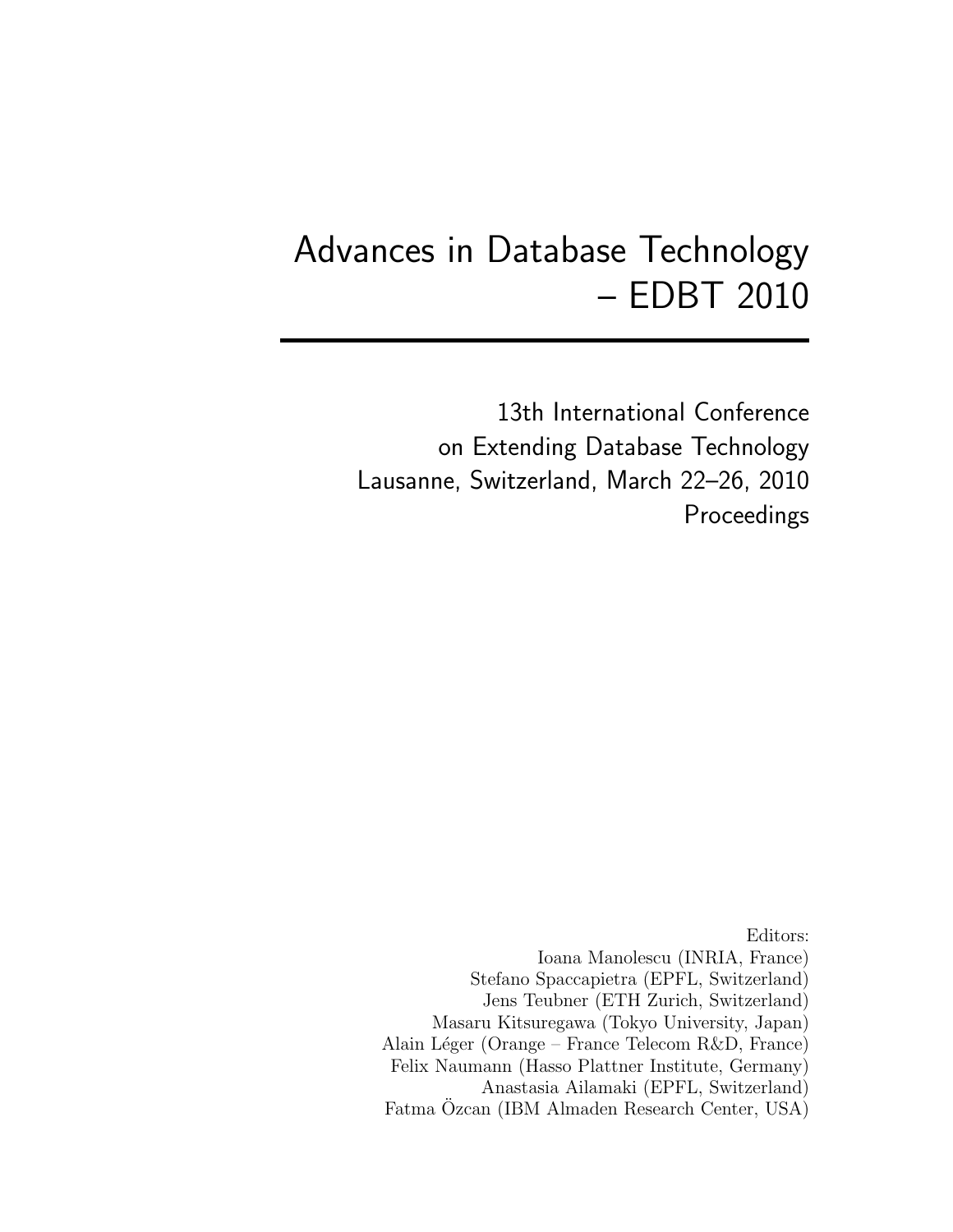Advances in Database Technology – EDBT 2010 Proceedings of the 13th International Conference on Extending Database Technology Lausanne, Switzerland, March 22–26, 2010

Editors: Ioana Manolescu Stefano Spaccapietra Jens Teubner Masaru Kitsuregawa Alain Léger Felix Naumann Anastasia Ailamaki Fatma Ozcan ¨

The Association for Computing Machinery 2 Penn Plaza, Suite 701 New York, NY, 10121-0701

ACM COPYRIGHT NOTICE. Copyright (c) 2010 by the Association for Computing Machinery, Inc. Permission to make digital or hard copies of part or all of this work for personal or classroom use is granted without fee provided that copies are not made or distributed for profit or commercial advantage and that copies bear this notice and the full citation on the first page. Copyrights for components of this work owned by others than ACM must be honored. Abstracting with credit is permitted. To copy otherwise, to republish, to post on servers, or to redistribute to lists, requires prior specific permission and/or a fee. Request permissions from Publications Dept., ACM, Inc., fax  $+1$  (212) 869-0481, or permissions@acm.org.

For other copying of articles that carry a code at the bottom of the first or last page, copying is permitted provided that the per-copy fee indicated in the code is paid through the Copyright Clearance Center, 222 Rosewood Drive, Danvers, MA 01923, +1-978-750-8400, +1-978-750-4470 (fax).

ACM ISBN: 978-1-60558-945-9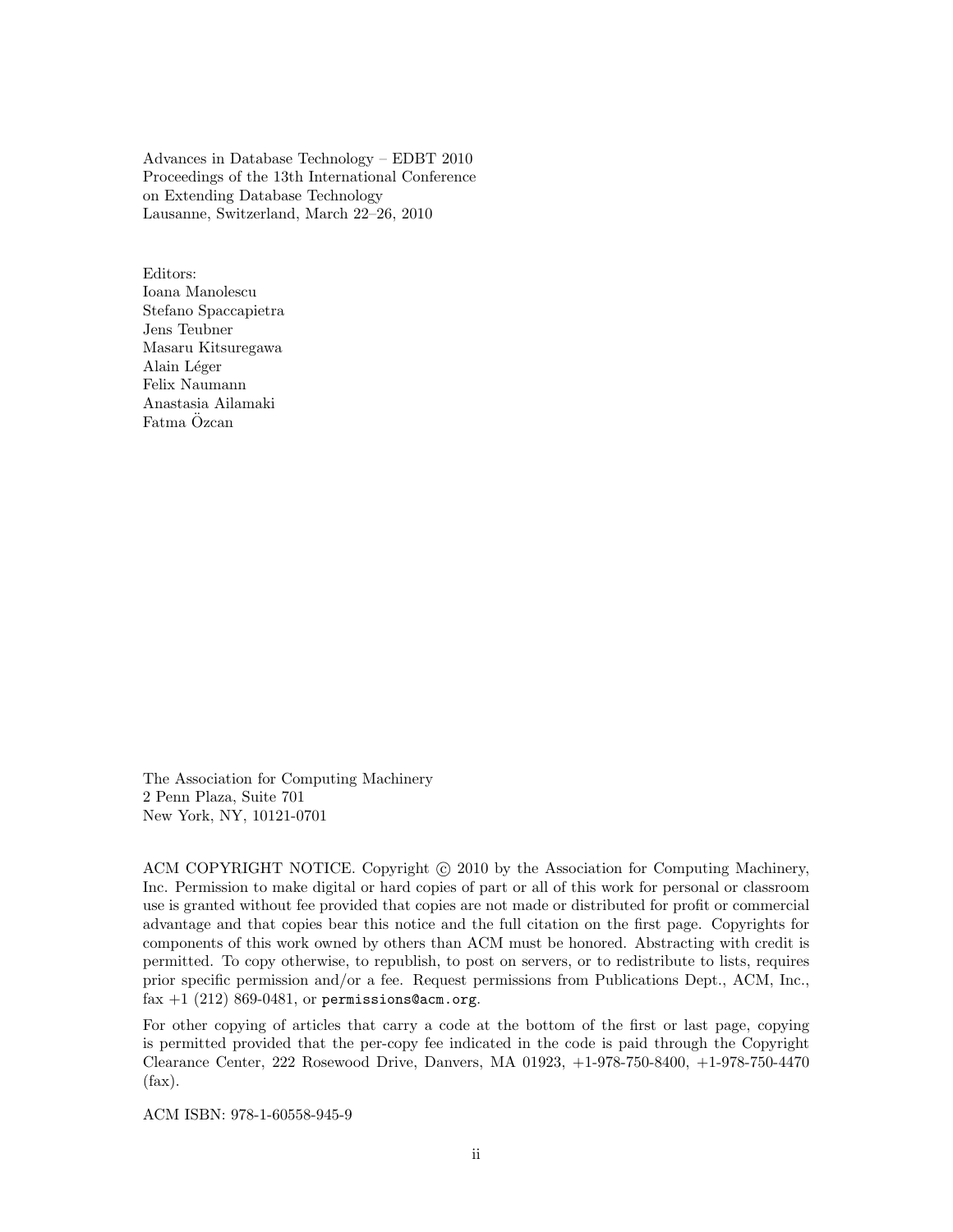# Table of Contents

|                                                                                                       | ix<br>$x-xi$   |
|-------------------------------------------------------------------------------------------------------|----------------|
| <b>Invited Papers</b>                                                                                 |                |
| Provenance for Database Transformations                                                               |                |
|                                                                                                       | 1              |
| Scalable Ontology-Based Information Systems                                                           |                |
|                                                                                                       | $\overline{2}$ |
| <b>Research Sessions</b>                                                                              |                |
| <b>XML</b> and Semi-Structured Data                                                                   |                |
| Feedback-driven Result Ranking and Query Refinement for Exploring Semi-structured<br>Data Collections |                |
| Huiping Cao, Yan Qi, K. Selcuk Candan, and Maria Luisa Sapino                                         | $3 - 14$       |
| Beyond Pages: Supporting Efficient, Scalable Entity Search with Dual-Inversion Index                  |                |
|                                                                                                       | $15 - 26$      |
| Processing XPath queries with forward and downward axes over XML Streams                              |                |
|                                                                                                       | 27–38          |
| <b>OLAP</b> and Decision Support                                                                      |                |
| Correlation Aware Synchronization for Near Real Time Decision Support Systems                         |                |
|                                                                                                       | $39 - 50$      |
| Turbo-Charging Hidden Database Samplers with Overflowing Queries and Skew<br>Reduction                |                |
|                                                                                                       | $51 - 62$      |
| Region-based Online Promotion Analysis                                                                |                |
| Tianyi Wu, Yizhou Sun, Cuiping Li, and Jiawei Han                                                     | $63 - 74$      |
| <b>Distributed Databases</b>                                                                          |                |
| The Data Cyclotron Query Processing Scheme                                                            |                |
|                                                                                                       | $75 - 86$      |
| Gossiping Personalized Queries                                                                        |                |
| Xiao Bai, Marin Bertier, Rachid Guerraoui, Anne-Marie Kermarrec, and Vincent                          | 87–98          |
| Optimizing Joins in a Map-Reduce Environment                                                          |                |
|                                                                                                       | $99 - 110$     |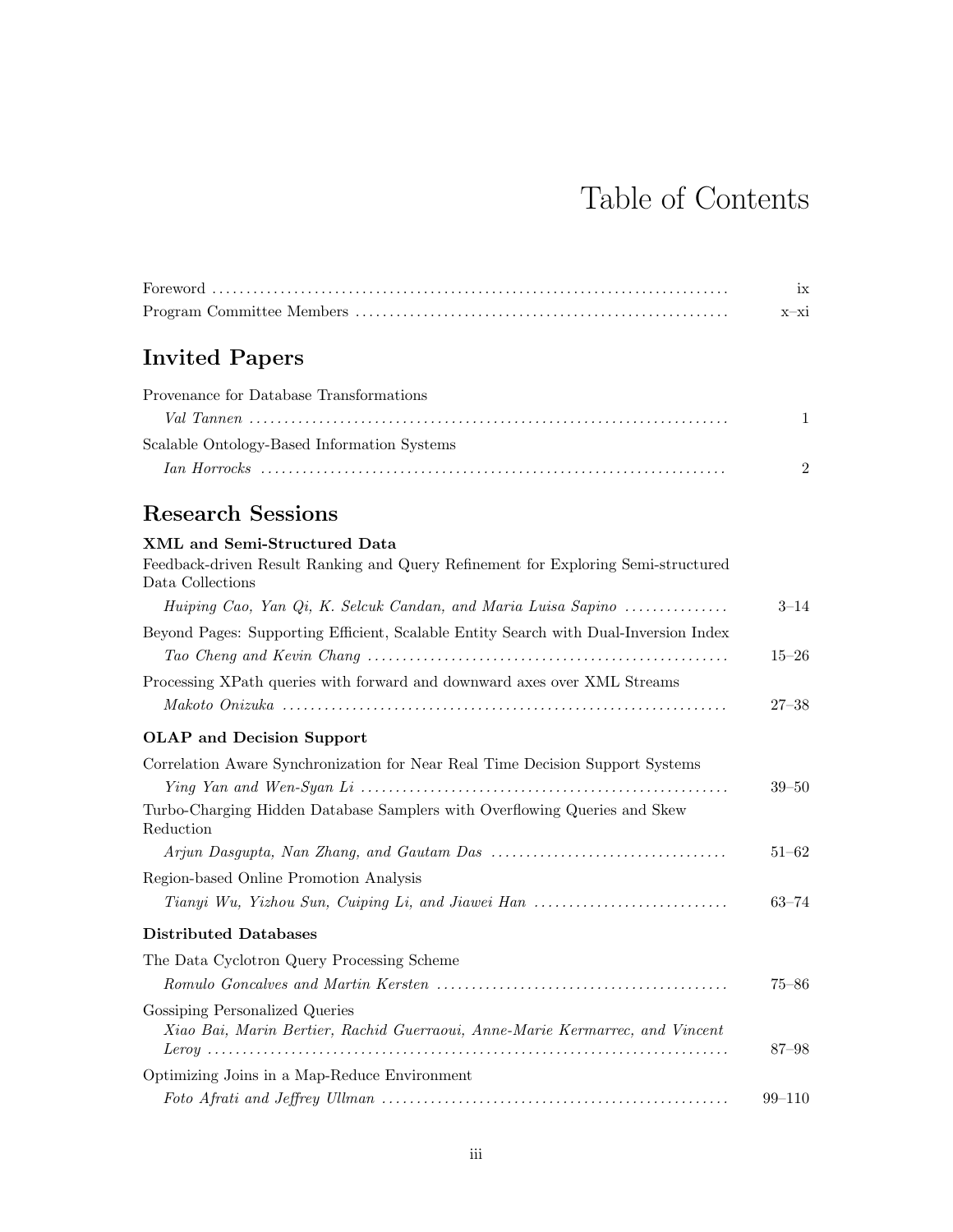### Security and Privacy 1

| Private Record Matching Using Differential Privacy                                      |             |
|-----------------------------------------------------------------------------------------|-------------|
| Ali Inan, Murat Kantarcioglu, Gabriel Ghinita, and Elisa Bertino                        | $111 - 122$ |
| The Hardness and Approximation Algorithms for L-Diversity                               |             |
|                                                                                         | $123 - 134$ |
| K-Symmetry Model for Identity Anonymization in Social Networks                          |             |
| Wentao Wu, Yanghua Xiao, Wei Wang, Zhenying He, and Zhihui Wang                         | $135 - 146$ |
| XPath and XQuery Optimization                                                           |             |
| Let SQL Drive the XQuery Workhorse                                                      |             |
| Torsten Grust, Manuel Mayr, and Jan Rittinger                                           | $147 - 158$ |
| Efficient Physical Operators for cost-based XPath Execution                             |             |
| Haris Georgiadis, Minas Charalambides, and Vasilis Vassalos                             | $159 - 170$ |
| Statistics-based Parallelization of XPath Queries in Shared Memory Systems              |             |
| Rajesh Bordawekar, Lipyeow Lim, Anastasios Kementsietsidis, and Bryant                  |             |
|                                                                                         | $171 - 182$ |
| Query Processing and Optimization 1                                                     |             |
| Adaptive Join Processing in Pipelined Plans                                             |             |
| Kwanchai Eurviriyankul, Norman W. Paton, Alvaro A. A. Fernandes, and Steven             |             |
|                                                                                         | 183-194     |
| BSkyTree: Scalable Skyline Computation Using A Balanced Pivot Selection                 | $195 - 206$ |
|                                                                                         |             |
| Stream Schema: Providing and Exploiting Static Metadata for Data Stream Processing      |             |
| Peter M. Fischer, Kyumars Sheykh Esmaili, and Renée J. Miller                           | $207 - 218$ |
| <b>Optimization for Modern Hardware</b>                                                 |             |
| Warm Cache Costing – A Feedback Optimization Technique for Buffer Pool Aware<br>Costing |             |
|                                                                                         | $219 - 227$ |
| Position List Word Aligned Hybrid: Optimizing Space and Performance for Compressed      |             |
| <b>Bitmaps</b>                                                                          |             |
|                                                                                         | $228 - 239$ |
| Suffix Tree Construction Algorithms on Modern Hardware                                  |             |
|                                                                                         | $240 - 251$ |
| Scientific Databases and OLAP                                                           |             |
| Reducing Metadata Complexity for Faster Table Summarization                             |             |
| K. Selcuk Candan, Mario Cataldi, and Maria Luisa Sapino                                 | $252 - 263$ |
| Splash: Ad-Hoc Querying of Data and Statistical Models                                  |             |
|                                                                                         | $264 - 275$ |
| Anchoring Millions of Distinct Reads on the Human Genome within Seconds                 |             |
| Tien Huynh, Michail Vlachos, and Isidore Rigoutsos                                      | $276 - 286$ |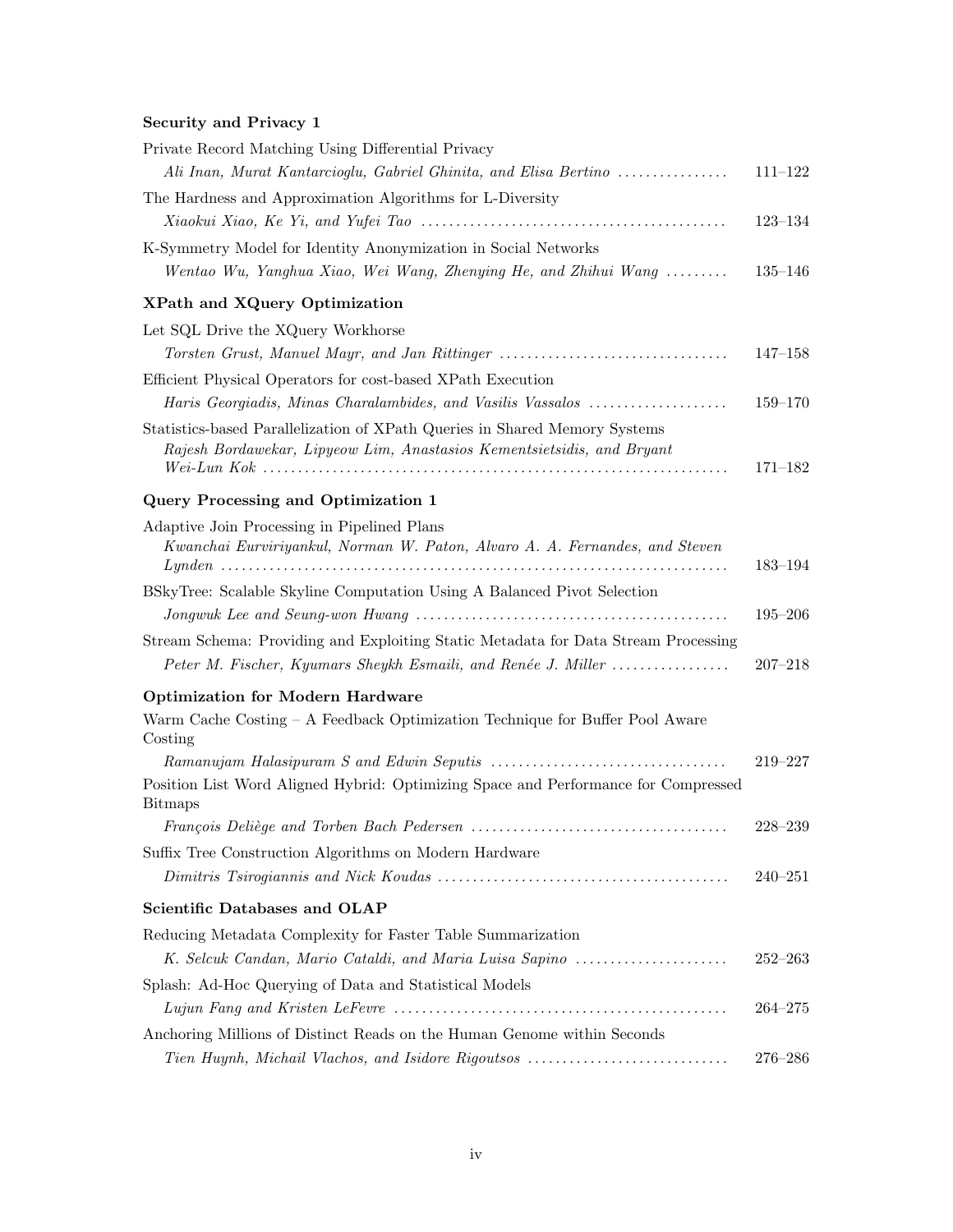### Data Provenance

| Techniques for Efficiently Querying Scientific Workflow Provenance Graphs                           |             |
|-----------------------------------------------------------------------------------------------------|-------------|
| Manish Anand, Shawn Bowers, and Bertram Ludaescher                                                  | $287 - 298$ |
| Fine-grained and efficient lineage querying of collection-based workflow provenance                 |             |
| Paolo Missier, Norman W. Paton, and Khalid Belhajjame                                               | $299 - 310$ |
| Lost Source Provenance                                                                              |             |
|                                                                                                     | $311 - 322$ |
| <b>Probabilistic and Spatial Databases</b>                                                          |             |
| Bridging the Gap Between Intensional and Extensional Query Evaluation in<br>Probabilistic Databases |             |
|                                                                                                     | $323 - 334$ |
| Probabilistic Path Queries in Road Networks: Traffic Uncertainty Aware Path Selection               | $335 - 346$ |
| Probabilistic Threshold k Nearest Neighbor Queries over Moving Objects in Symbolic<br>Indoor Space  |             |
|                                                                                                     | $347 - 358$ |
| Query Processing and Optimization 2                                                                 |             |
| A Simple (yet Powerful) Algebra for Pervasive Environments                                          |             |
| Yann Gripay, Frédérique Laforest, and Jean-Marc Petit                                               | $359 - 370$ |
| Self-selecting, self-tuning, incrementally optimized indexes                                        |             |
|                                                                                                     | 371-381     |
| Minimizing Database Repros using Language Grammars                                                  |             |
|                                                                                                     | $382 - 393$ |
| <b>Spatial Databases</b>                                                                            |             |
| Efficient and Scalable Multi-Geography Route Planning                                               |             |
| Vidhya Balasubramanian, Dmitri Kalashnikov, Sharad Mehrotra, and Nalini                             |             |
|                                                                                                     | $394 - 405$ |
| Querying Trajectories Using Flexible Patterns                                                       |             |
| Marcos R Vieira, Petko Bakalov, and Vassilis J. Tsotras                                             | $406 - 417$ |
| Querying Spatial Patterns                                                                           |             |
| Vishwakarma Singh, Arnab Bhattacharya, and Ambuj K. Singh                                           | $418 - 429$ |
| Technologies for the Web                                                                            |             |
| Indexing Relations on the Web                                                                       |             |
| Sergio Mergen, Juliana Freire, and Carlos Heuser                                                    | $430 - 440$ |
| An Execution Environment for C-SPARQL Queries                                                       |             |
| Davide Francesco Barbieri, Daniele Braga, Stefano Ceri, and Michael Grossniklaus                    | 441-452     |
| Rewrite Techniques for Performance Optimization of Schema Matching Processes                        |             |
| Eric Peukert, Henrike Berthold, and Erhard Rahm                                                     | $453 - 464$ |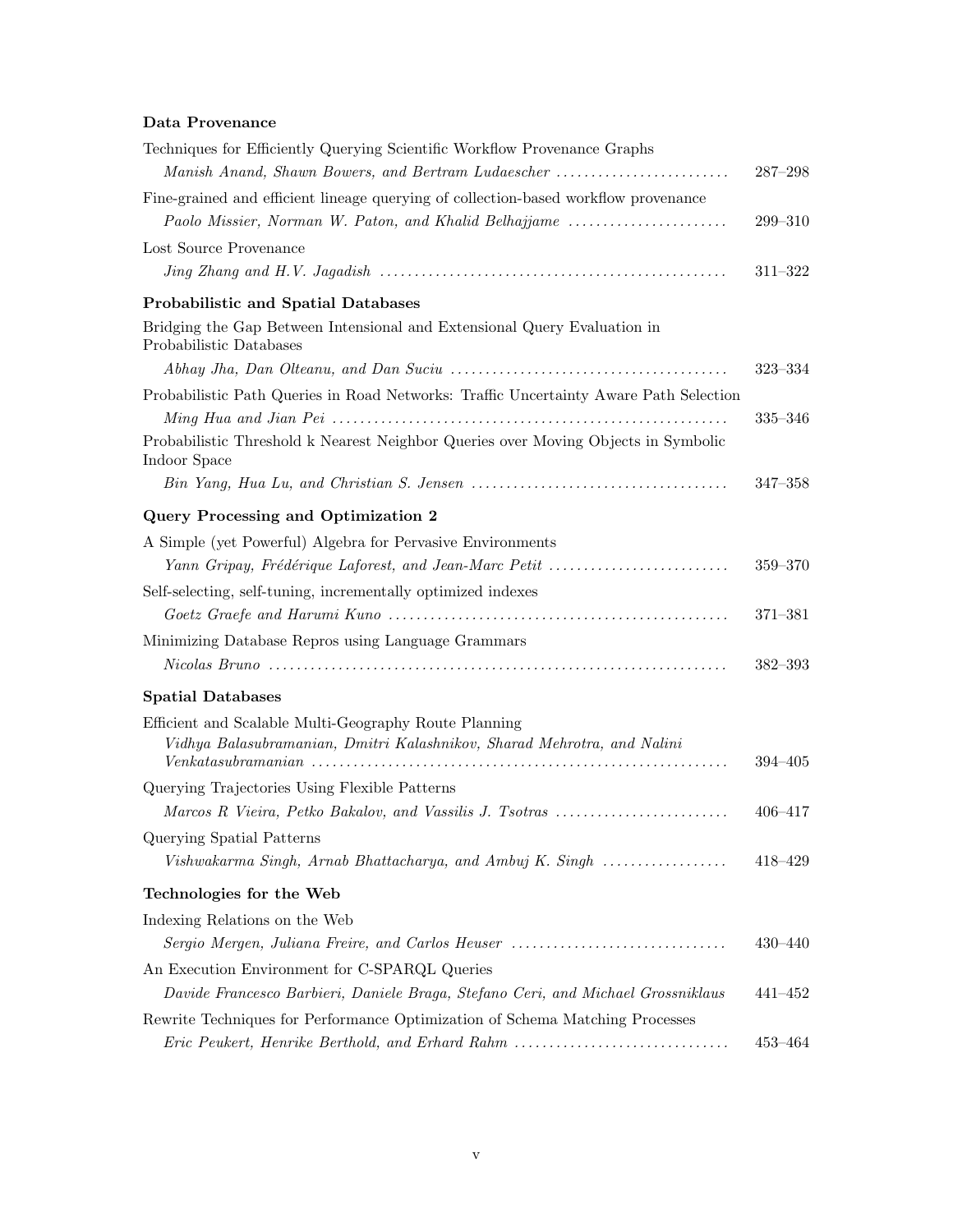### Ranking and Nearest Neighbor

| Fast Computation of SimRank for Static and Dynamic Information Networks<br>Cuiping Li, Jiawei Han, Guoming He, Xin Jin, Yizhou Sun, Yintao Yu, and                                                                | $465 - 476$ |
|-------------------------------------------------------------------------------------------------------------------------------------------------------------------------------------------------------------------|-------------|
| Probabilistic Ranking over Relations                                                                                                                                                                              |             |
|                                                                                                                                                                                                                   | $477 - 488$ |
| Privacy Preserving Group Nearest Neighbor Queries                                                                                                                                                                 | $489 - 500$ |
| Data Cleaning and Curation                                                                                                                                                                                        |             |
| Subsumption and Complementation as Data Fusion Operators<br>Jens Bleiholder, Sascha Szott, Melanie Herschel, Frank Kaufer, and Felix                                                                              | $501 - 512$ |
| HARRA: Fast Iterative Hashed Record Linkage for Large-Scale Data Collections                                                                                                                                      |             |
|                                                                                                                                                                                                                   | 513–524     |
| Finding Misplaced Items in Retail by Clustering RFID Data                                                                                                                                                         |             |
| Leonardo Weiss Ferreira Chaves, Erik Buchmann, and Klemens Böhm                                                                                                                                                   | $525 - 536$ |
| <b>XML Keyword Search</b>                                                                                                                                                                                         |             |
| Keyword Search for Data-Centric XML Collections with Long Text Fields                                                                                                                                             | $537 - 548$ |
| Fast ELCA Computation for Keyword Queries on XML Data                                                                                                                                                             |             |
|                                                                                                                                                                                                                   | 549-560     |
| Suggestion of Promising Result Types for XML Keyword Search                                                                                                                                                       |             |
| Jianxin Li, Chengfei Liu, Rui Zhou, and Wei Wang                                                                                                                                                                  | $561 - 572$ |
| <b>Personalization and Preferences</b><br>Feedback-Based Annotation, Selection and Refinement of Schema Mappings for<br>Dataspaces<br>Khalid Belhajjame, Norman W. Paton, Suzanne Embury, Alvaro A. A. Fernandes, |             |
|                                                                                                                                                                                                                   | $573 - 584$ |
| PerK: Personalized Keyword Search in Relational Databases through Preferences<br>Kostas Stefanidis, Marina Drosou, and Evaggelia Pitoura                                                                          | 585–596     |
| Efficient Computation of Trade-Off Skylines                                                                                                                                                                       |             |
|                                                                                                                                                                                                                   | 597–608     |
| Security and Privacy 2                                                                                                                                                                                            |             |
| How to Authenticate Graphs Without Leaking                                                                                                                                                                        |             |
| Trustworthy Vacuuming and Litigation Holds in Long-term High-integrity Records<br>Retention                                                                                                                       | $609 - 620$ |
|                                                                                                                                                                                                                   | $621 - 632$ |
| Algorithm-safe Privacy-Preserving Data Publishing                                                                                                                                                                 |             |
|                                                                                                                                                                                                                   | 633-644     |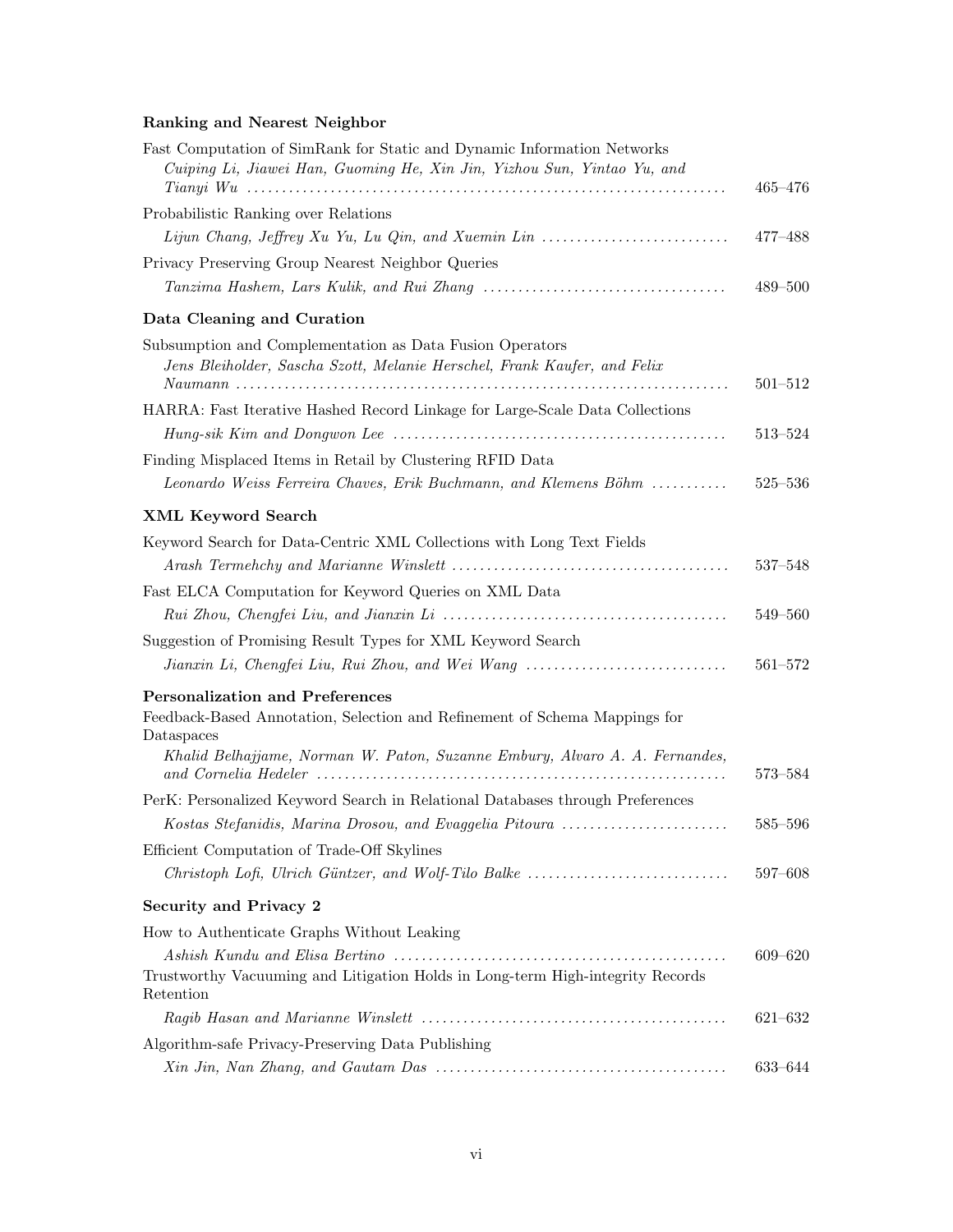### Industrial Sessions

### Transactions and Distribution

| BronzeGate: Real-time Transactional Data Obfuscation for GoldenGate                                                                                                       |             |
|---------------------------------------------------------------------------------------------------------------------------------------------------------------------------|-------------|
|                                                                                                                                                                           | 645–650     |
| Logging Last Resource Optimization for Distributed Transactions in Oracle WebLogic<br>Server<br>Tom Barnes, Adam Messinger, Paul Parkinson, Amit Ganesh, German Shegalov, | $651 - 656$ |
| DEDUCE: At the Intersection of MapReduce and Stream Processing                                                                                                            |             |
| Vibhore Kumar, Henrique Andrade, Bugra Gedik, and Kun-Lung Wu $\ldots \ldots \ldots$                                                                                      | 657–662     |
| <b>New Applications</b>                                                                                                                                                   |             |
| An Experimental Study of Time-Constrained Aggregate Queries                                                                                                               |             |
| Ying Hu, Wen-Chi Hou, Seema Sundara, and Jagannathan Srinivasan                                                                                                           | 663-668     |
| Xbase: Cloud-enabled Information Appliance for Healthcare                                                                                                                 |             |
|                                                                                                                                                                           | 669-674     |
| Data Warehousing and Analytics                                                                                                                                            |             |
| Aggregation of asynchronous electric power consumption time series knowing the<br>integral                                                                                |             |
| Raja Chiky, Laurent Decreusefond, and Georges Hebrail                                                                                                                     | 675–680     |
| A Plan for OLAP                                                                                                                                                           |             |
| Bernhard Jaecksch, Franz Faerber, and Wolfgang Lehner                                                                                                                     | 681-686     |
| Augmenting OLAP Exploration with Dynamic Advanced Analytics<br>Benjamin Leonhardi, Bernhard Mitschang, Ruben Pulido de los Reyes, Christoph                               | 687-692     |
|                                                                                                                                                                           |             |

### Demonstrations

### Demonstrations

| Advanced Knowledge Discovery on Movement Data with the GeoPKDD system                                                                                  |             |
|--------------------------------------------------------------------------------------------------------------------------------------------------------|-------------|
| Mirco Nanni, Roberto Trasarti, Chiara Renso, Fosca Giannotti, and Dino                                                                                 | 693–696     |
| Timely YAGO: Harvesting, Querying, and Visualizing Temporal Knowledge from<br>Wikipedia                                                                |             |
| Yafang Wang, mingjie zhu, Lizhen Qu, Marc Spaniol, and Gerhard Weikum                                                                                  | 697-700     |
| PARINDA: An Interactive Physical Designer for PostgreSQL<br>Cristina Maier, Debabrata Dash, Ioannis Alagiannis, Anastasia Ailamaki, and                | $701 - 704$ |
| BIAEditor - Matching Process and Operational Data for a Business Impact Analysis<br>Sylvia Radeschütz, Florian Niedermann, and Wolfgang Bischoff       | $705 - 708$ |
| Pattern Detector: Fast Detection of Suspicious Stream Patterns for Immediate Reaction<br>Ira Assent, Hardy Kremer, Stephan Günnemann, and Thomas Seidl | 709–712     |
| $BP$ -Ex – A uniform query engine for Business Process Execution traces                                                                                |             |
|                                                                                                                                                        | $713 - 716$ |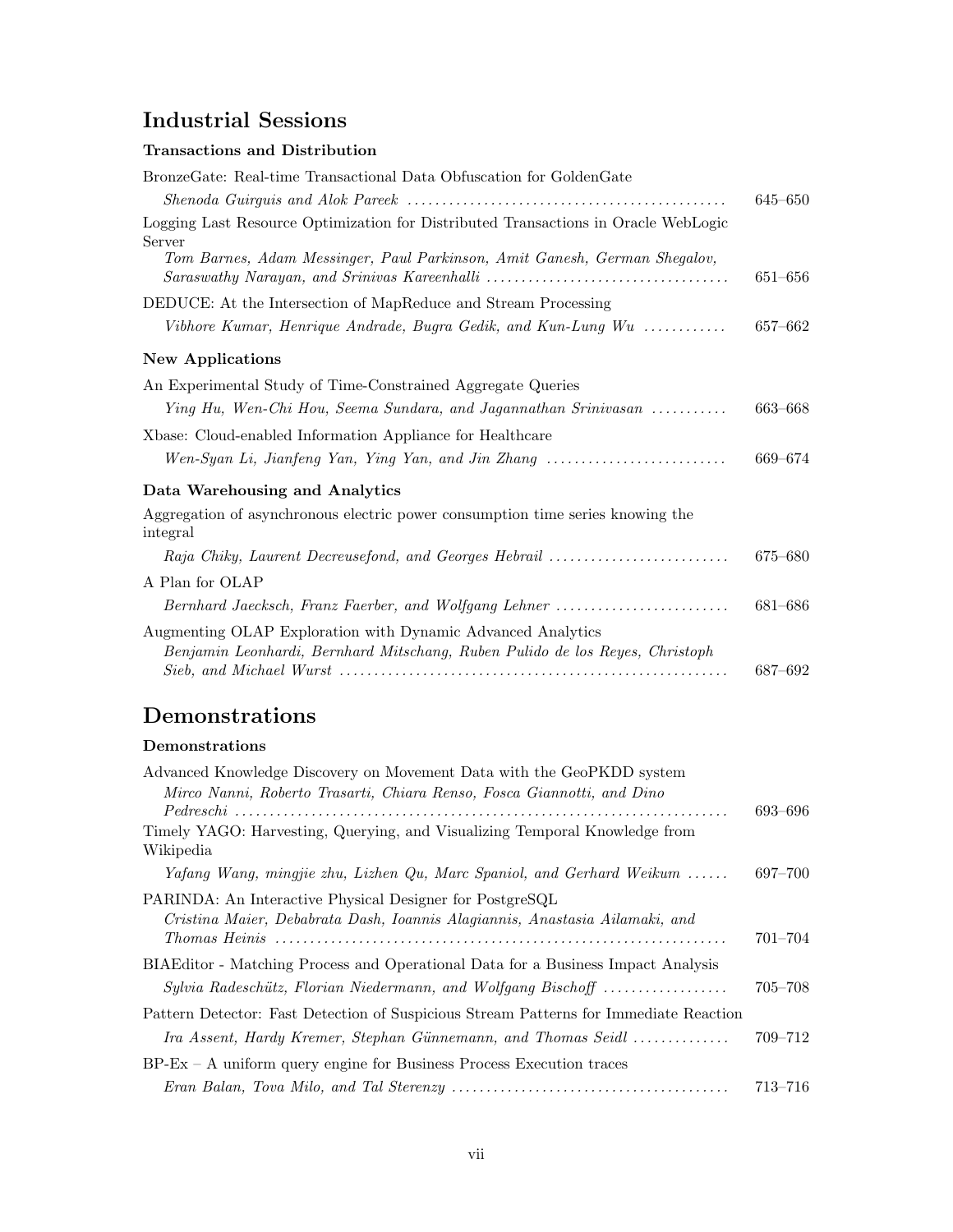| B-Fabric: The Swiss Army Knife for Life Sciences<br>Can Türker, Fuat Akal, Dieter Joho, Ralph Schlapbach, Christian Panse, Simon | $717 - 720$ |
|----------------------------------------------------------------------------------------------------------------------------------|-------------|
| <b>Tutorials</b>                                                                                                                 |             |
| FPGAs: A New Point in the Database Design Space                                                                                  |             |
|                                                                                                                                  | $721 - 723$ |
| Querying the Deep Web                                                                                                            |             |
|                                                                                                                                  | 724–727     |
|                                                                                                                                  |             |
| Author Index                                                                                                                     | 728–730     |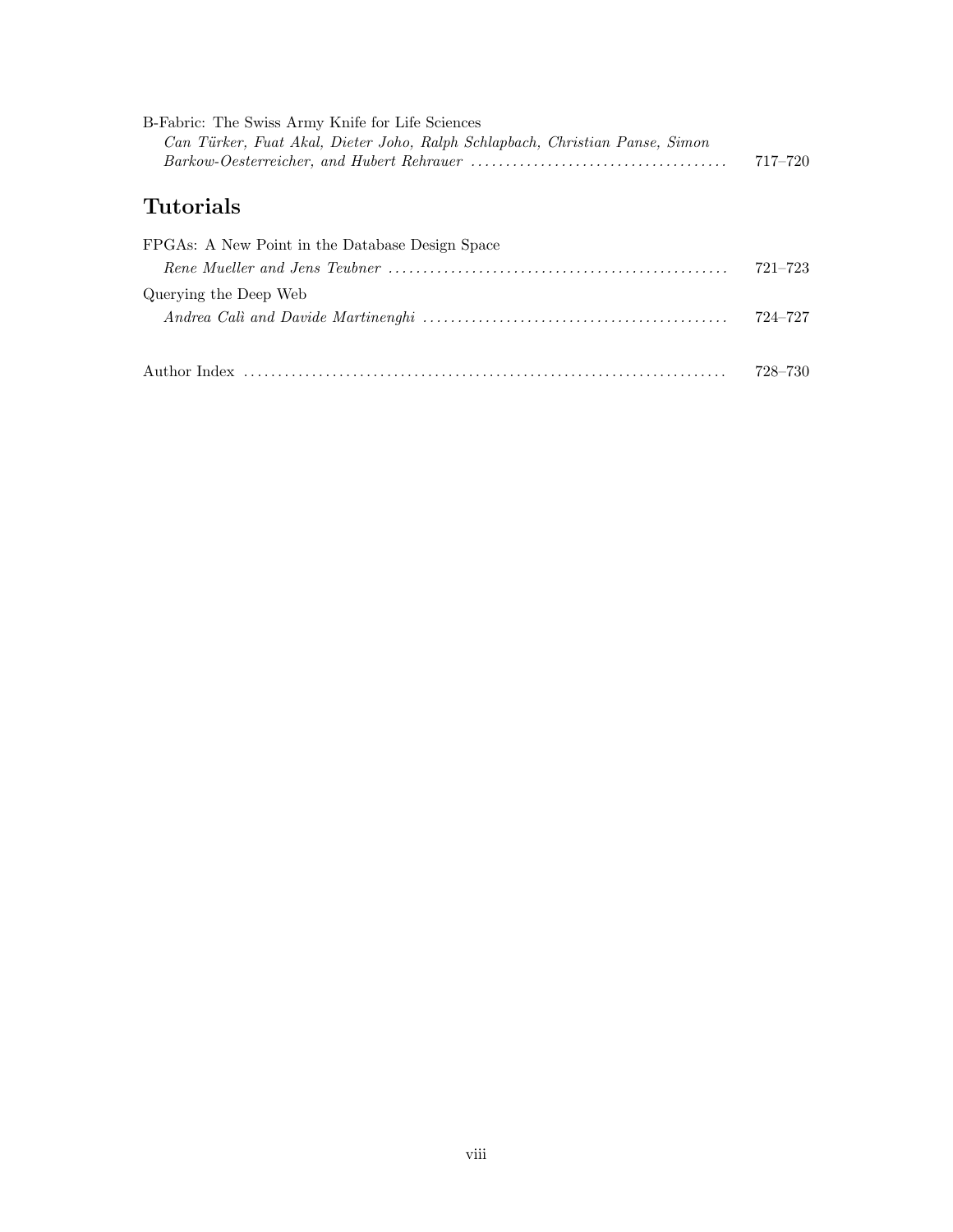# Foreword

The papers in this volume were presented at the 13th International Conference on Extending Database Technology (EDBT 2010), held in Lausanne, Switzerland, March 22–26, 2010. Starting last year, EDBT is held jointly with the ICDT (International Conference on Database Theory) conference.

This year, the conference research track received a total of 307 submissions, out of which 54 were accepted. This amounts to an acceptance rate of about 18 %, confirming the reputation of the EDBT conference as being quite selective! The program committee consisted of 75 members, leading to 12–13 articles to be reviewed by each PC member. While such load is not per se inconsistent with previous editions of EDBT or other prestigious conferences such as, e.g., SIGMOD or VLDB, some reviewers found this quite a heavy load, and significant care had to be taken to ensure appropriate external reviewers or load re-balancing. The submissions were thoroughly discussed, typically as soon as three reviews were available for the paper, even if this was before the review submission deadline; overall, 444 comments were exchanged through the electronic submission tool (EasyChair). The chair is particularly grateful to the PC members which have taken the time to carefully consider papers and debate each other's arguments. Given the high number of interesting submissions, the PC has worked with the chair to select the best submissions, and did not consider issues such as the overall balance of various database research areas in the conference program. Thus, the proceedings you are holding now reflect the best and most interesting works submitted to our conference, and you can consider the way they split over various topics as a snapshot of the state of our research community as of September 2009.

The conference program is beautifully complemented by the other tracks. Ian Horrocks and Val Tannen have gracefully accepted our invitation to deliver keynote talks at the conference. Alain Léger and Masaru Kitsuregawa have put together an exciting industrial program. Fatma Özcan has chaired the demonstration track, while Felix Naumann has organized the selection of two interesting tutorials. Natassa Ailamaki has helped add to the conference a set of workshops on timely issues. The chairs all join together in acknowledging the careful work of their program committees and external reviewers, and thanking them for their effort.

Standing quite proud of our selection, we hope you will enjoy the program as much as we enjoyed putting it together, and are looking forward to an exciting conference in Lausanne!

Ioana Manolescu (Program Chair) Alain Léger (Industr. & Appl. Co-Chair) Stefano Spaccapietra (General Chair) Felix Naumann (Tutorial Chair) Jens Teubner (Proceedings Chair) Anastasia Ailamaki (Workshop Chair) Masaru Kitsuregawa (Industr. & Appl. Co-Chair) Fatma Ozcan (Demonstrations Chair) ¨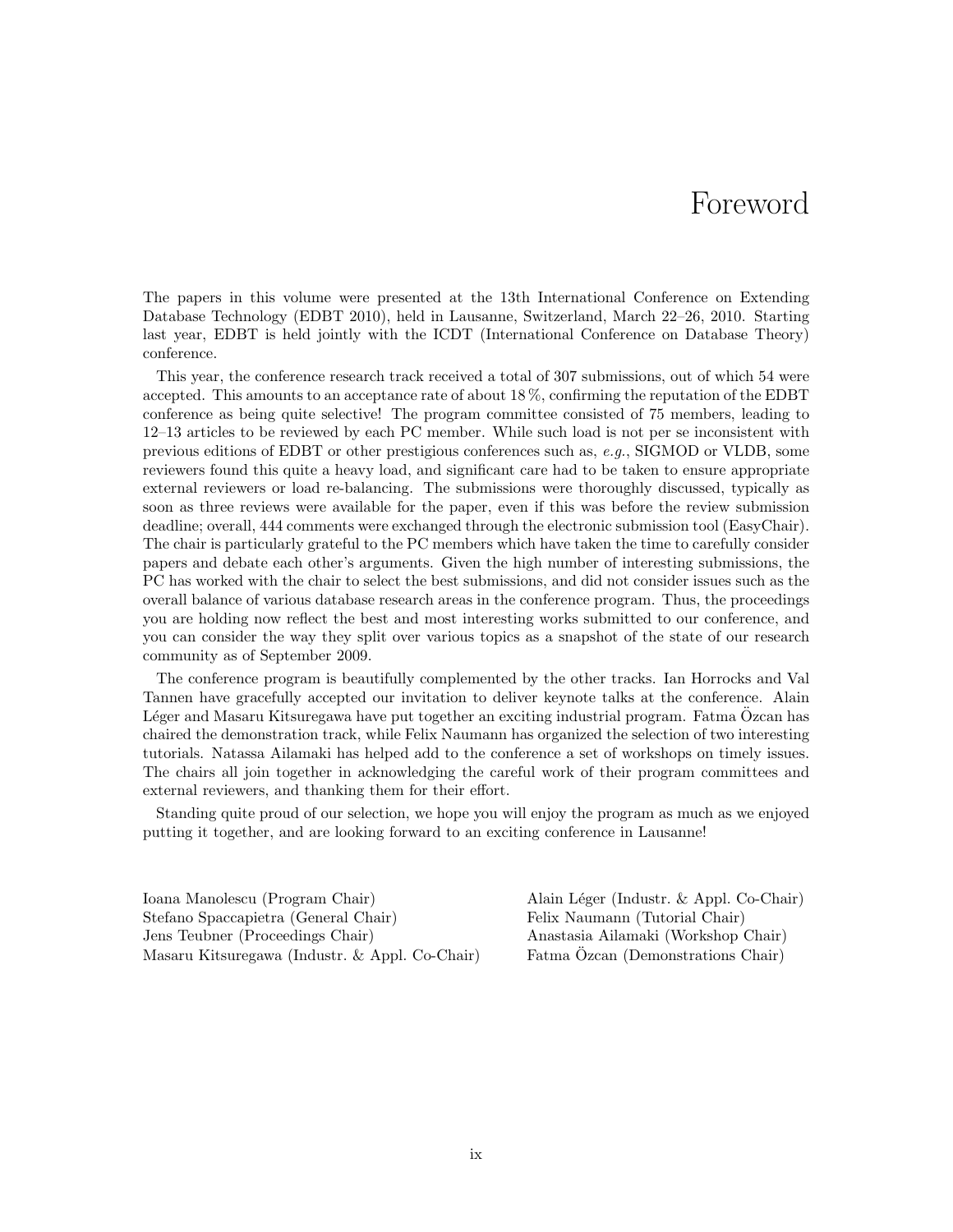## Program Committee Members

#### Research

Amr El Abbadi Gustavo Alonso Denilson Barbosa Klemens Boehm Angela Bonifati Philippe Bonnet Luc Bouganim Loreto Bravo Luca Cabibbo Diego Calvanese Alessandro Campi Malu Castellanos Dario Colazzo Emiran Curtmola AnHai Doan Anne Doucet Cedric DuMouza Piero Fraternali Christine Froidevaux Irini Fundulaki Ariel Fuxman Helena Galhardas Floris Geerts Aristides Gionis Lukasz Golab Daniela Grigori

Torsten Grust Vagelis Hristidis Wynne Hsu Ihab Ilyas Yaron Kanza Alfons Kemper Eamonn Keogh Martin Kersten Alexandros Labrinidis Philippe Lamarre Paul Larson Bertram Ludascher Stefan Manegold Ioana Manolescu (chair) Amélie Marian Volker Markl Giansalvatore Mecca Paolo Missier Mirella Moro Wolfgang Nejdl Raymond Ng Matthias Nicola Boris Novikov Nicola Onose Michalis Petropoulos Neoklis Polyzotis

Jaroslav Pokorny Ravishankar Ramamurthy Philippe Rigaux Tore Risch Domenico Sacca Mohand Said-Hacid Pierangela Samarati Thomas Seidl Kyuseok Shim Altigran Da Silva Divesh Srivastava Dan Suciu Jens Teubner Peter Triantafillou Patrick Valduriez Maurice Van Keulen Vassilis Vassalos Michalis Vazirgiannis Jef Wijsen Haruo Yokota Masatoshi Yoshikawa Jeffrey Yu Xu Aoying Zhou

### Industrial & Applications

Soren Auer Francois Bry Orri Erling Fabien Gandon German Herrero Ruben Lara Hernandez Masaru Kitsuregawa (chair)

#### Demonstrations

Laurent Amsaleg Christof Bornhoevd Bjorn Tor Jonsson Hakan Hacigumus

Alain Léger (chair) Wen-Syan Li Anne Monceaux Miyuki Nakano Massimo Paolucci Dimitris Plexousakis Steffen Saab

Carsten Saathoff Tomas Vitvar Alexander Wahler Haofen Wang Kun-Lung Wu Yiannis Kompatsiaris

Ohad Greenshpan Kristen LeFevre Qiong Luo Fatma Ozcan (chair) Stelios Paparizos Evaggelia Pitoura Pinar Senkul Alkis Simitsis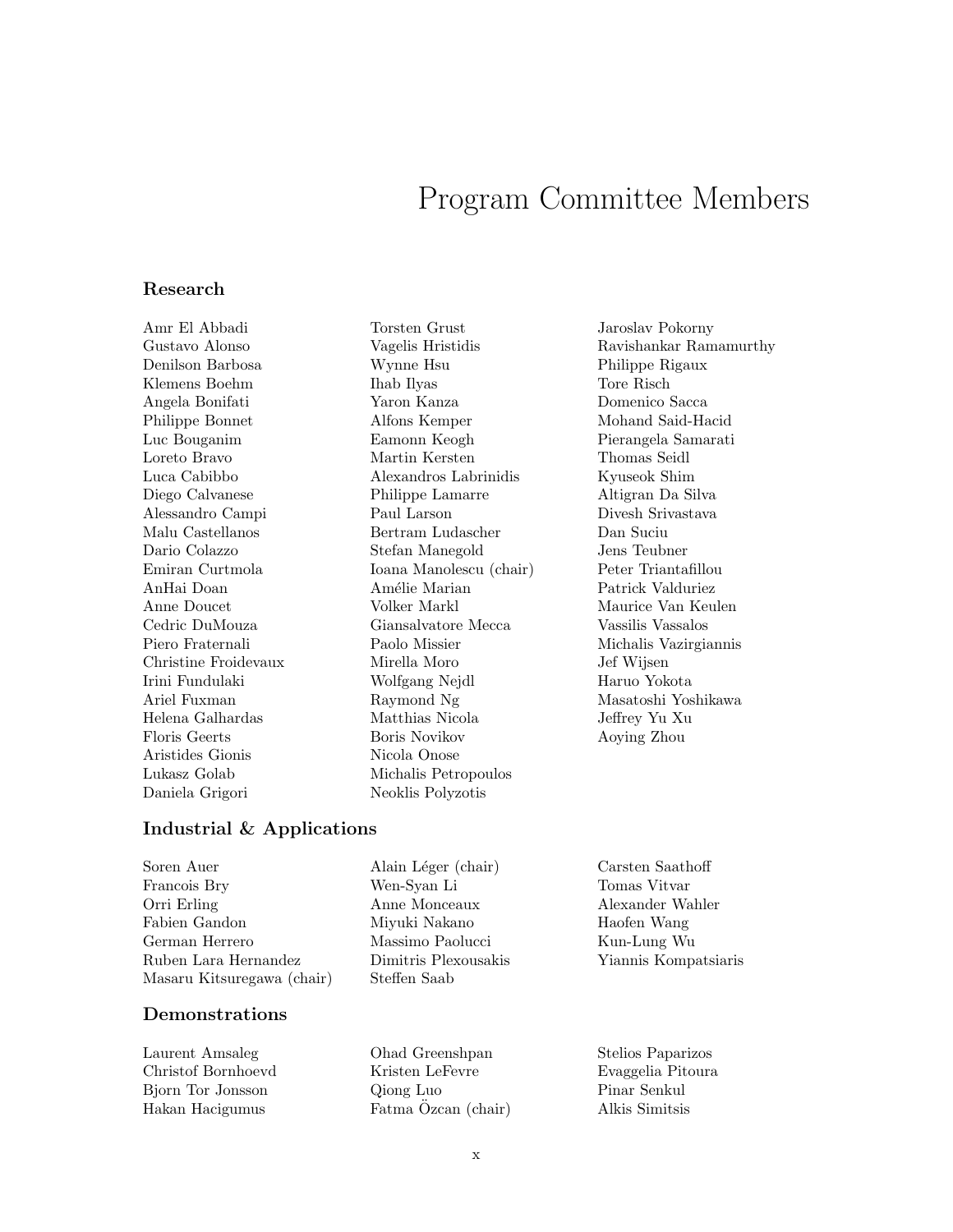David Simmen Nesime Tatbul

Zografoula Vagena Yannis Velegrakis Stratis Viglas

Cong Yu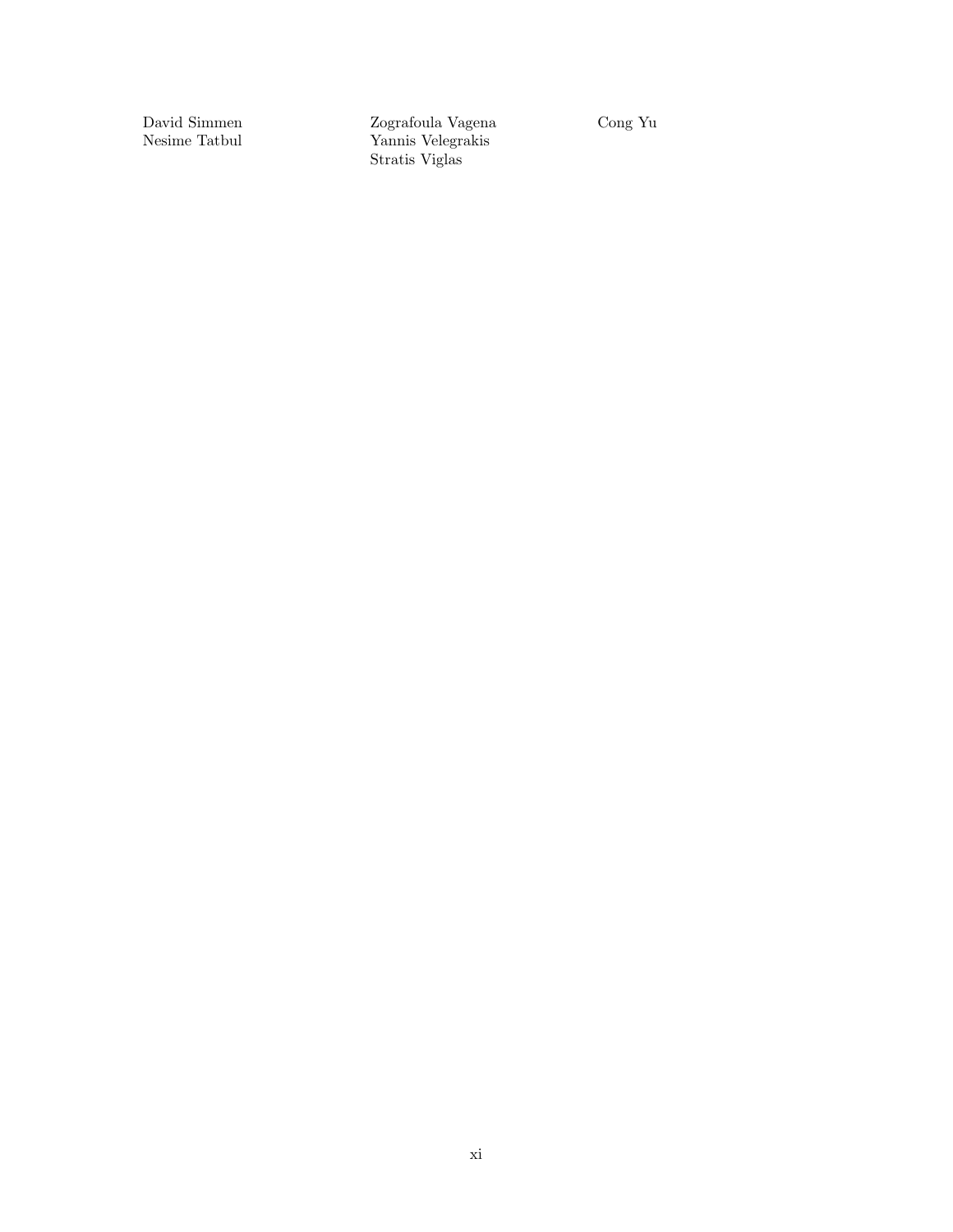### **Provenance for Database Transformations**

Val Tannen University of Pennsylvania, USA val@cis.upenn.edu

### ABSTRACT

Database transformations (queries, views, mappings) take apart, filter, and recombine source data in order to populate warehouses, materialize views, and provide inputs to analysis tools. As they do so, applications often need to track the relationship between parts and pieces of the sources and parts and pieces of the transformations' output. This relationship is what we call database provenance.

This talk presents an approach to database provenance that is based on two observations. First, provenance is a kind of annotation, and we can develop a general approach to annotation propagation that also covers other applications, for example to uncertainty and access control. In fact, provenance turns out to be the most general kind of such annotation, in a precise and practically useful sense. Second, the propagation of annotation through a broad class

of transformations relies on just two operations: one when annotations are jointly used and one when they are used alternatively. This leads to annotations forming a specific algebraic structure, a commutative semiring.

The semiring approach works for annotating tuples, field values and attributes in standard relations, in nested relations (complex values), and for annotating nodes in (unordered) XML. It works for transformations expressed in the positive fragment of relational algebra, nested relational calculus, unordered XQuery, as well as for Datalog, GLAV schema mappings, and tgd constraints. Specific semirings correspond to earlier approaches to provenance, while others correspond to forms of uncertainty, trust, cost, and access control.

This is joint work with J.N. Foster, T.J. Green, Z. Ives, and G. Karvounarakis, done in part within the frameworks of the Orchestra and pPOD projects.

Copyright is held by the author/owner(s). *EDBT 2010*, March 22–26, 2010, Lausanne, Switzerland. Copyright 2010 ACM 978-1-60558-945-9/10/0003 ...\$10.00